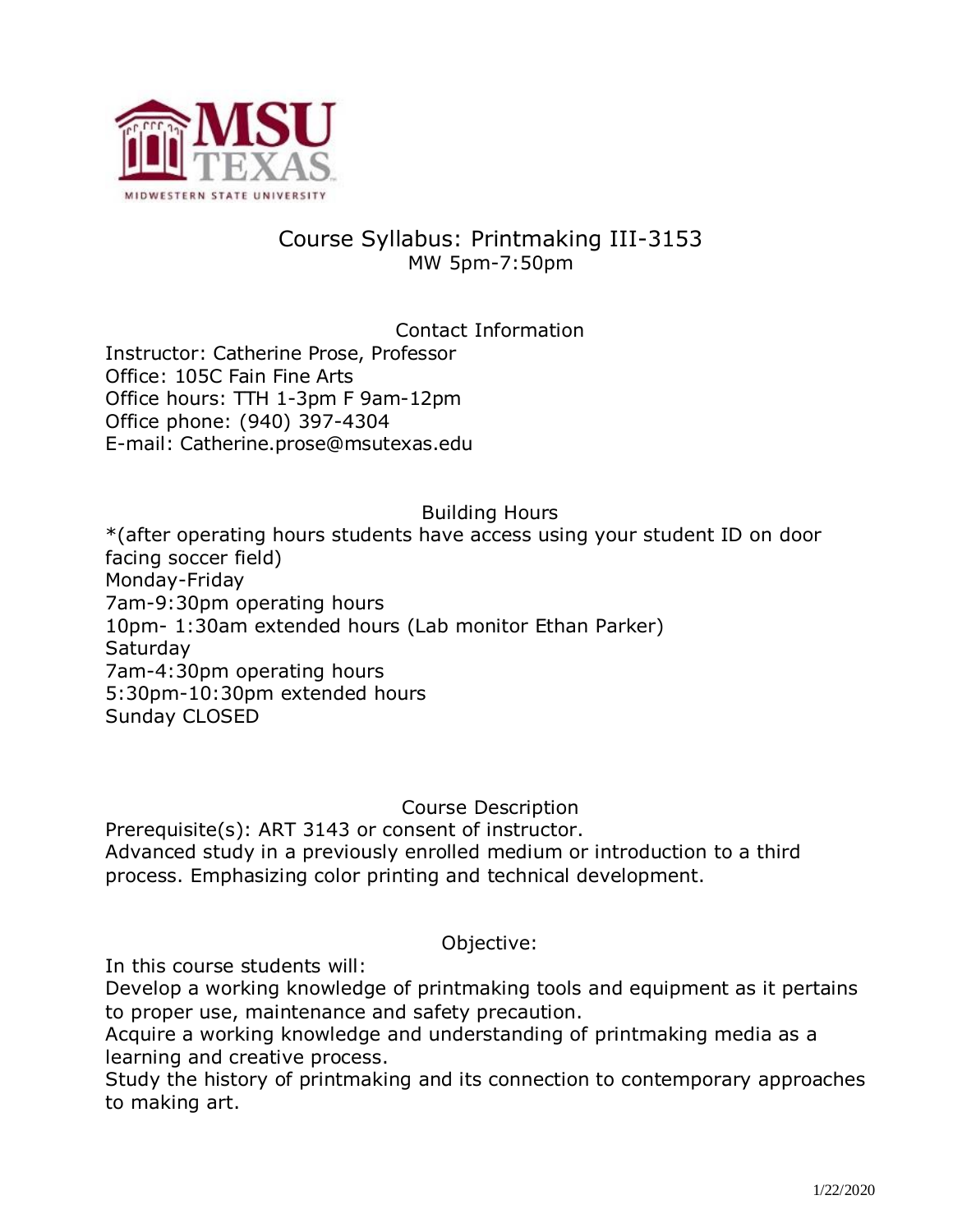Demonstrate and be familiar with basic techniques, elements and principles of printmaking processes in all areas.

Companion Web Site:

REQUIRED COMPANION WEB SITE(S): Access and account on Schoology Access code: FG77-8NVC-34BJF **[Schoology](https://www.schoology.com/home)** 

Recommended Text:

- 1. John Ross, The Complete Printmaker, ISBN # 0-02-927372-2, The Free Press.
- 2. Beth Grabowski and Bill Fick, Printmaking: A Complete Guide to Materials and Processes, ISBN # 978-0-20566-453-5.
- 3. Donald Saff/Deli Sacilotto, Printmaking: History and Process, ISBN # 0-03- 085663-9, Capital City Press.

Course Requirements:

1. Attendance 20%

2. Project Sheets and Shop Note Book 20%

Documentation of the development of ideas (images) and record of processes for each artwork.

3. Artwork and Research/Final Portfolio:

Final Portfolio- consisting of 5 editioned prints-5 prints per edition (or to be arranged with professor). Each edition will be worth 12% of your final grade. One print from EACH edition must be matted giving you a total of 5 matted prints in your portfolio. 60%

4. Critiques and Final Presentation

Students will be graded on the final oral presentation of art projects.

## Course Lecture Topics:

- 1. Syllabus and studio safety
- 2. History and process of advanced techniques in lithography

### Grading

Grading Scale: A=9 to 10, B= 7 to 8, C= 4 to 6, D= 2 to 3, F=  $0-1$ Evaluation Explanation:

A=Superior work. Excellent development in skill, exploration and expression. B=Above average development in skill; exploration and expression.

C=Average work. Meeting the assignment requirements. Recommend greater need for study in academic comprehension and technical skills.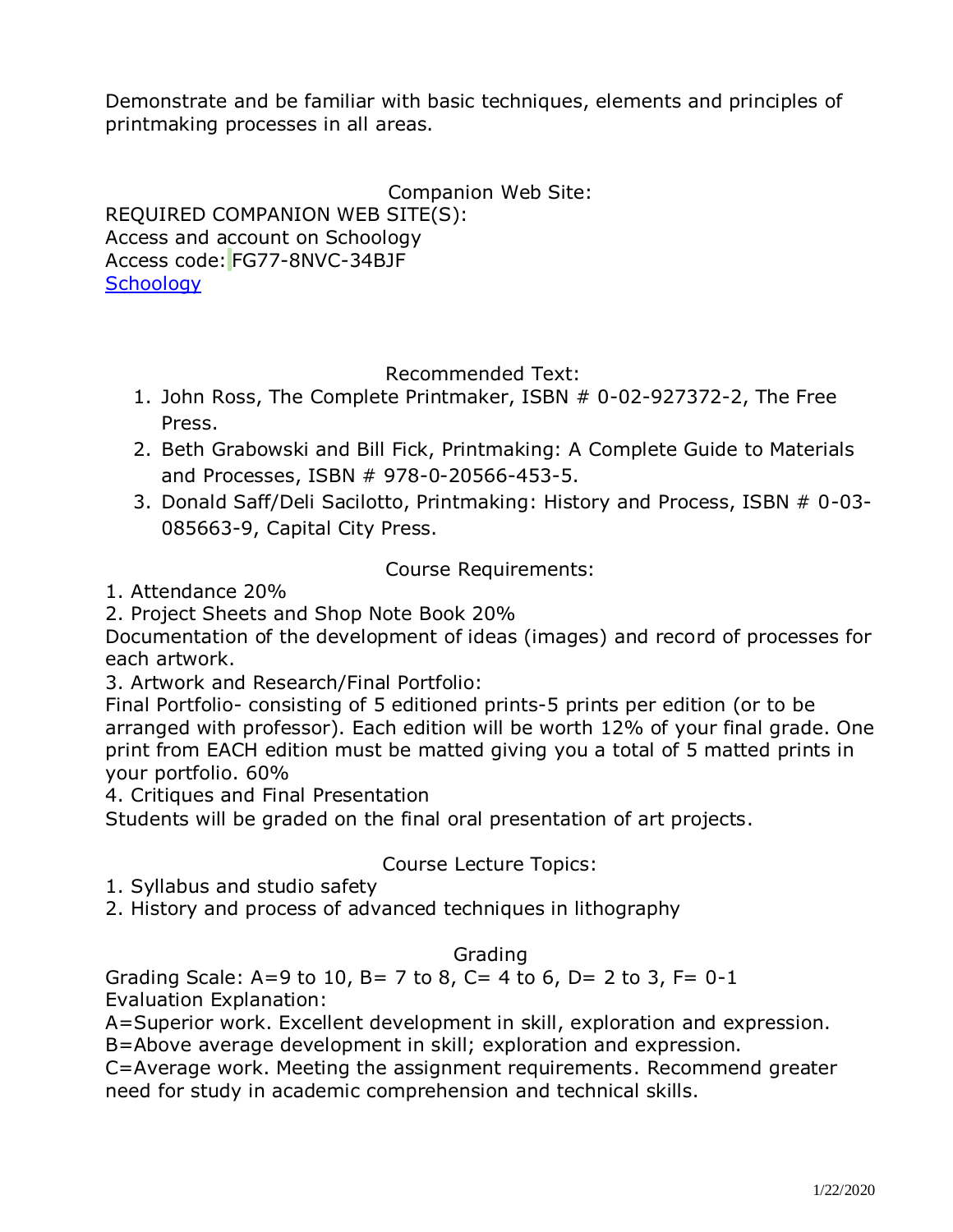D=Below average performance. Requires greater study to improve academic understanding, perceptual and technical skills.

F=Performance indicates little or no progress in academic understanding, perceptual and technical skills. Quality of work not on level of necessary time and study. Showing little willingness or effort to improve skills.

#### Projects

All work is expected to be completed and ready for presentation at the assigned date. It is EXTREMELY important to stay up to date with assignments and projects. Late work is unacceptable. Every effort must be made to turn projects in on time.

YOU are responsible for finding out what work was missed during your absence, and turning in work missed due to an absence. I will not remind you that a project was due during your absence.

IF you are absent on a project due date, and IF you are within the three allowable unexcused absences, work is DUE at the beginning of the next class period attended.

### **Critiques**

Class critiques are intended to help evaluate the strengths and weaknesses within each project by practicing new vocabulary and design concepts presented in class. They will take place on a regular basis and are designed to encourage the development of your technical and conceptual skills. Your participation and the expression of ideas and opinions in critiques are a major part of this course. Missing critique is equivalent to missing an exam and will be penalized via 5% attendance grade reduction.

Critique days will be on: September 19, October 15, October 31, November 19, December 5 Final Print 1-2 and December 10 Final Print 3-5.

### Attendance

Attendance and attitude are influencing factors. You should come to class prepared to work. Attendance is required for the entire class period. Excused absences are those which involve a documented health problem, family emergency, official university function, or religious holiday. Incompletes for the course will only be considered in extreme cases of personal injury or family emergencies.

**You are allowed only 3 absences!** After 3 absences you run the risk of being penalized via 5% attendance grade reduction.

### Studio Access

The print studio is available for your use whenever scheduled classes are not in session. The studio, supply cabinet and other materials are accessible via room and lock codes that will be provided. Please keep this information limited to only other students enrolled in the course.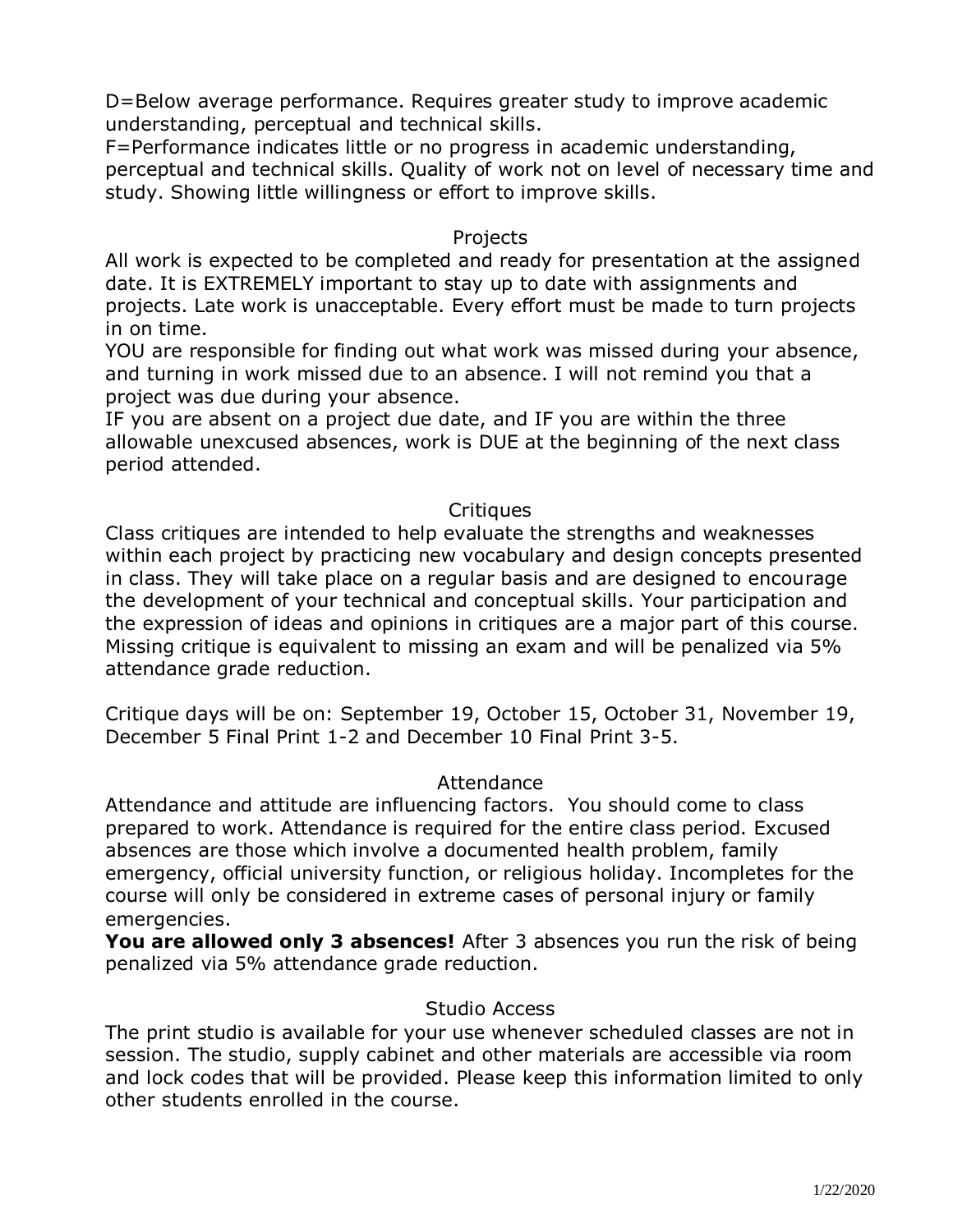IF YOU ARE IN THE BUILDING AFTER CLASS HOURS, YOU MUST BE ABLE TO PROVIDE YOUR STUDENT ID AND PROOF OF ENROLLMENT IN CLASS IF AN OFFICER ASKS FOR IT. IF YOU HAVE A PROBLEM AND NEED ASSISTANCE, CALL THE CAMPUS POLICE AT 397-4239.

#### Studio Maintenance

General studio clean up will be the last 15 minutes of each class session. Students will maintain discipline in studio safety precautions, maintenance and up keep throughout the semester. The instructor will drop those students not willing to take active part in those goals.

#### Recommended Text

- 1. John Ross, The Complete Printmaker, ISBN # 0-02-927372-2, The Free Press.
- 2. Beth Grabowski and Bill Fick, Printmaking: A Complete Guide to Materials and Processes, ISBN # 978-0-20566-453-5.
- 3. Donald Saff/Deli Sacilotto, Printmaking: History and Process, ISBN # 0-03- 085663-9, Capital City Press.

#### Health and Safety

Department of Art will endeavor to comply with the intent of state laws or acts and the University Health and Safety Program in an effort to maintain a safe academic and working environment.

The mission of the Midwestern State University Counseling Center is to provide opportunities for students to know themselves as individuals, to form deeper relationships with their peers, and to increase their wellness. The staff of the MSU Counseling Center provides these opportunities through individual and group counseling services, consultation, and mental health educational programs focused on key student development issues and reflecting concern for holistic health and wellness. As providers of mental health services to the student population, the staff is guided by the highest professional and ethical standards of their professions. Our personal, academic, and career counseling services are directed towards enhancing the skills which students bring with them to MSU and encouraging the development of skills which will increase their success both at MSU and beyond.

### **Meeting the Counseling Needs of MSU Students LOCATION**

Corner of Hampstead and Louis J. Rodriguez Drive **Hours of Operation:** 8:00 a.m. to 6:00 p.m. Monday and Thursday 8:00.a.m. to 5:00.p.m. Tuesday, Wednesday and Friday **Phone:** 940-397-4618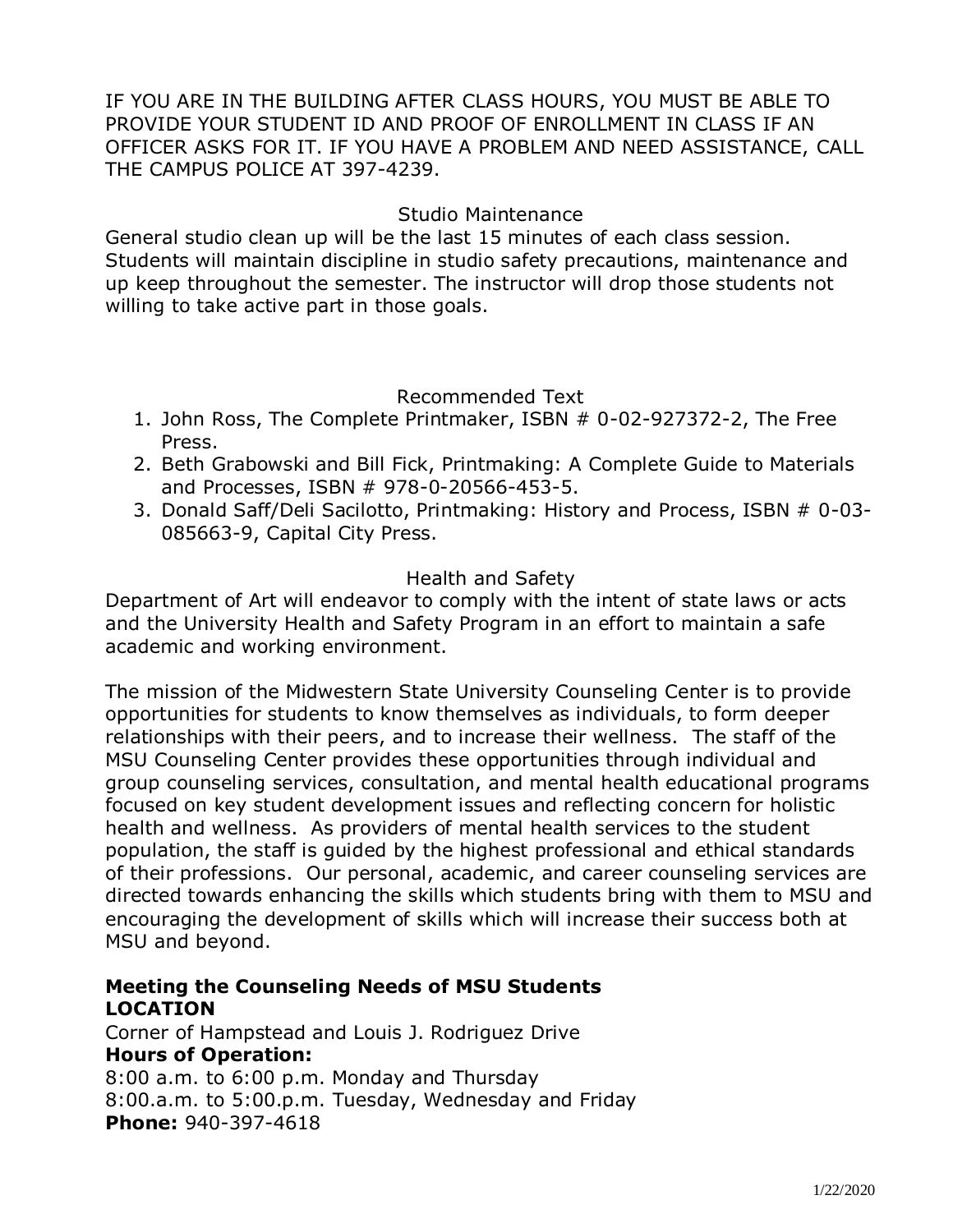#### Academic Dishonesty and Student Creed

The university policy and procedures for academic dishonesty are outlined in the current Student Handbook in Appendix E. No cheating, collusion, or plagiarism will be tolerated in this class. Any student engaging in an academic dishonest act will be sanctioned appropriately.

Enrollment in this class constitutes an acceptance to adhere to the Student Honor Creed and all other student conduct policies outlined in the university Student Handbook.

[Student-life and Conduct](http://www.mwsu.edu/student-life/conduct/index) [Student Handbook 2017-18](https://www.google.com/url?q=https://mwsu.edu/Assets/documents/student-life/student-handbook-2017-18.pdf&sa=U&ved=0ahUKEwixw-3T3abcAhWrjVQKHfLVAagQFggIMAI&client=internal-uds-cse&cx=005415390298199374191:z1jifvnz7pq&usg=AOvVaw1mXnpeBHOgypErdXWmw5_L)

#### Conduct Statement

Classroom behavior that interferes with either the instructor's ability to conduct the class or the ability of other students to benefit from the instruction will result in the instructor's removing the disruptive student(s) from the class, either temporarily or permanently (instructor drop), and receive a final lower grade, up to and including an F. Electronic devices (i.e. cell phones, iPods, iPads, personal computers, etc.) are not allowed to be used in class except with the expressed authorization of the instructor. Absolutely no texting will be tolerated. The use of any recording devices or recording media during the class and lectures is strictly prohibited. Students in violation to these rules will be sanctioned at the discretion of the instructor, and penalties may include lowering of the student's grade, up to and including an F, and to include an instructor drop.

### **The instructor reserves the right to initiate an instructor drop with a grade or W, WF, or F, as specified in the Student Handbook (see link above) for reasons to include attendance issues, academic performance in the class, indifferent attitude, or disruptive conduct.**

#### Change of Schedule

A student dropping a course (but not withdrawing from the University) within the first 12 class days of a regular semester or the first four class days of a summer semester is eligible for a 100% refund of applicable tuition and fees. Dates are published in the Schedule of Classes each semester.

### Refund and Repayment Policy

A student who withdraws or is administratively withdrawn from Midwestern State University (MSU) may be eligible to receive a refund for all or a portion of the tuition, fees and room/board charges that were paid to MSU for the semester. HOWEVER, if the student received financial aid (federal/state/institutional grants, loans and/or scholarships), all or a portion of the refund may be returned to the financial aid programs. As described below, two formulas (federal and state) exists in determining the amount of the refund. (Examples of each refund calculation will be made available upon request).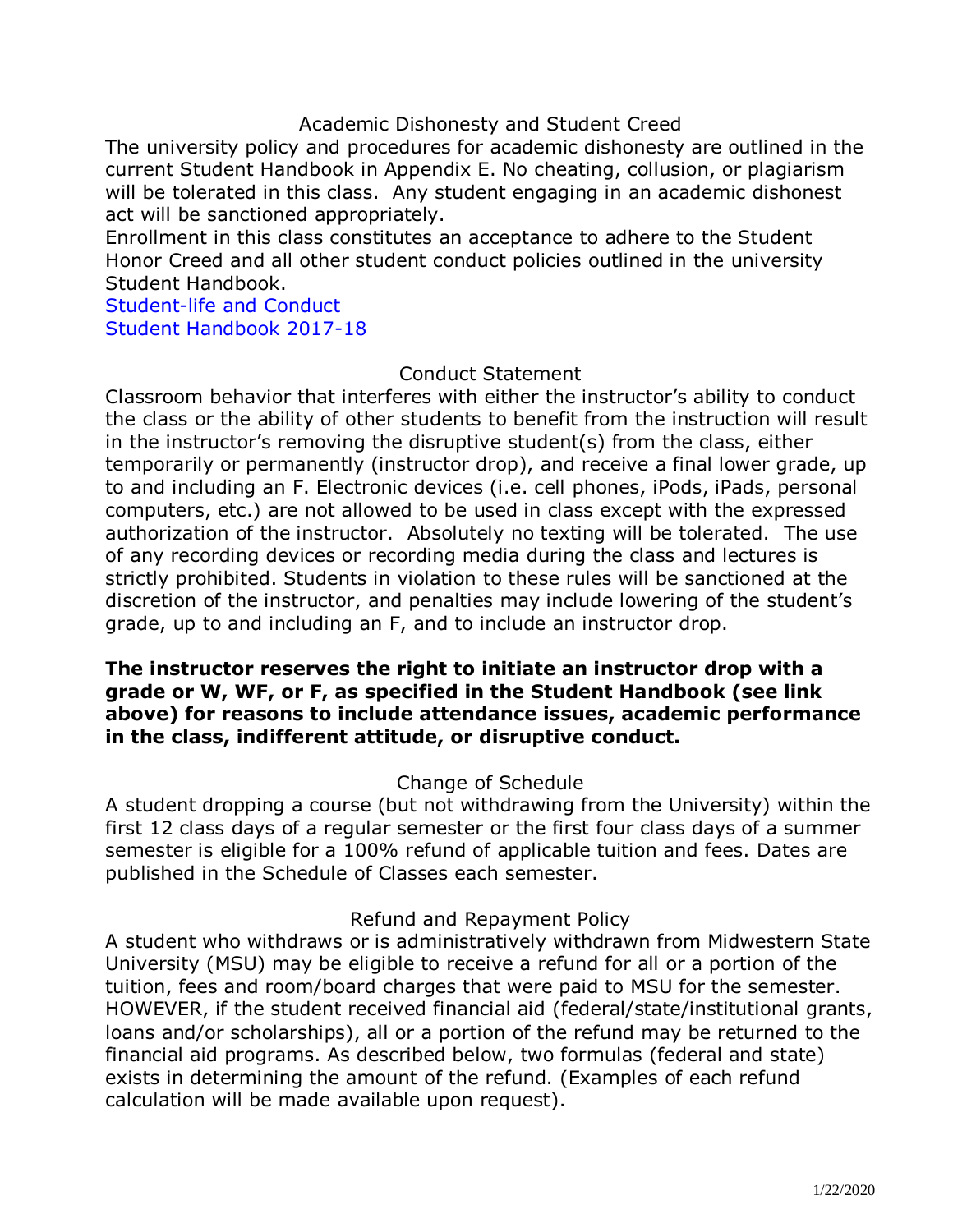#### Services for Students with Disabilities

In accordance with Section 504 of the Federal Rehabilitation Act of 1973 and the Americans with Disabilities Act of 1990, Midwestern State University endeavors to make reasonable accommodations to ensure equal opportunity for qualified persons with disabilities to participate in all educational, social, and recreational programs and activities. After notification of acceptance, students requiring accommodations should make application for such assistance through Disability Support Services, located in the Clark Student Center, Room 168, (940) 397- 4140. Current documentation of a disability will be required in order to provide appropriate services, and each request will be individually reviewed. For more details, please go to [Disability Support Services.](http://www.mwsu.edu/student-life/disability)

### Student Handbook

Refer to: [Student Handbook 2017-18](https://mwsu.edu/Assets/documents/student-life/student-handbook-2017-18.pdf)

Academic Misconduct Policy & Procedures

Academic Dishonesty: Cheating, collusion, and plagiarism (the act of using source material of other persons, either published or unpublished, without following the accepted techniques of crediting, or the submission for credit of work not the individual's to whom credit is given). Additional guidelines on procedures in these matters may be found in the Office of Student Conduct. [Student Handbook](https://mwsu.edu/Assets/documents/student-life/student-handbook-2017-18.pdf) 2017-18

College Policies

Campus Carry Rules/Policies Refer to: [Campus Carry Rules and Policies](https://mwsu.edu/campus-carry/rules-policies)

Smoking/Tobacco Policy

College policy strictly prohibits the use of tobacco products in any building owned or operated by WATC. Adult students may smoke only in the outside designatedsmoking areas at each location.

#### Alcohol and Drug Policy

To comply with the Drug Free Schools and Communities Act of 1989 and subsequent amendments, students and employees of Midwestern State are informed that strictly enforced policies are in place which prohibits the unlawful possession, use or distribution of any illicit drugs, including alcohol, on university property or as part of any university-sponsored activity. Students and employees are also subject to all applicable legal sanctions under local, state and federal law for any offenses involving illicit drugs on University property or at Universitysponsored activities.

### Grade Appeal Process

Update as needed. Students who wish to appeal a grade should consult the Midwestern State University [Undergraduate Catalog](http://catalog.mwsu.edu/content.php?catoid=14&navoid=655#Appeal_of_Course_Grade)